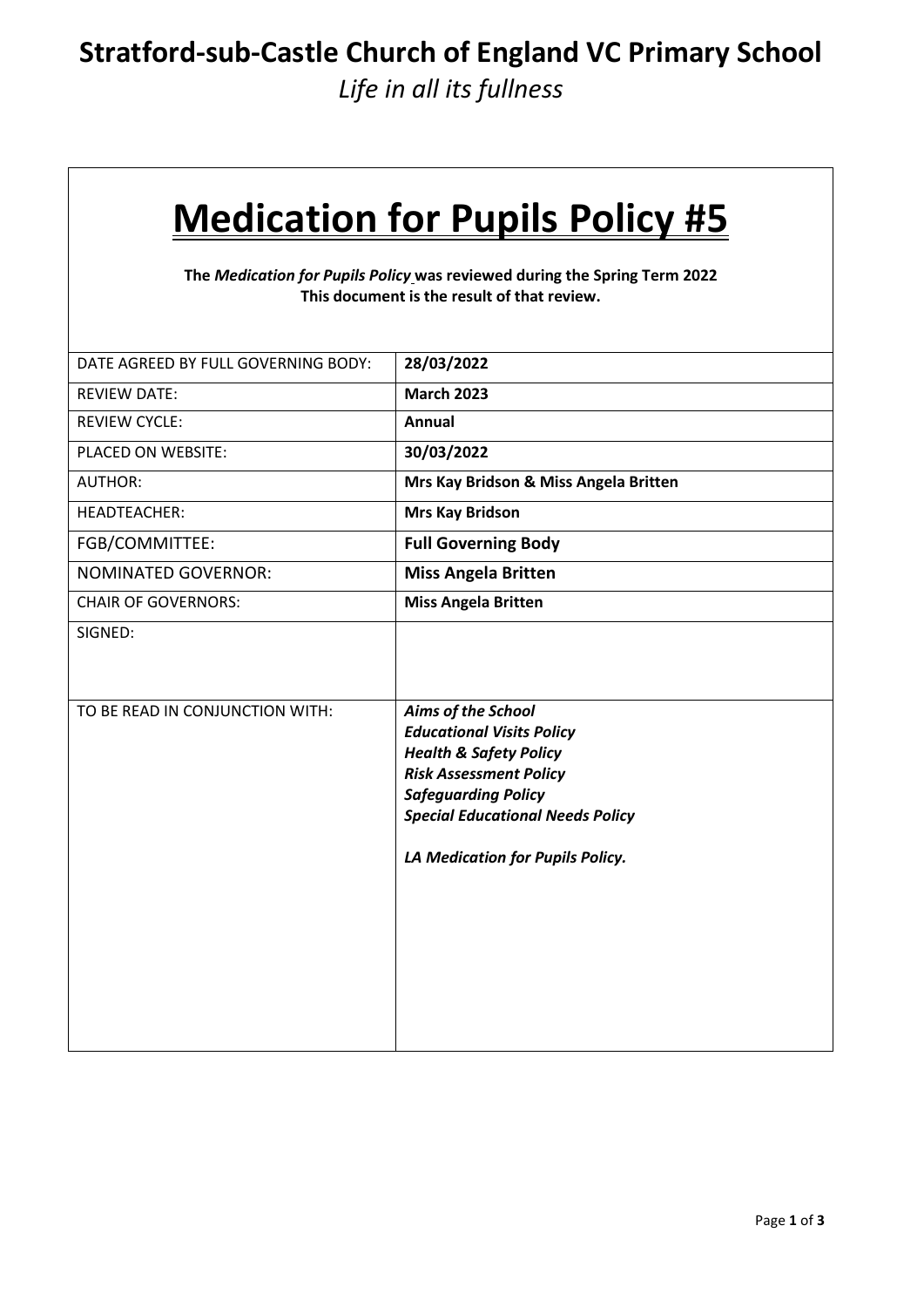## **Stratford-sub-Castle Church of England VC Primary School**

## **Medication for Pupils Policy #5**

*'Life in all its fullness' (John 10:10)*

#### **Purpose**

The purpose of this policy is to:

- fulfil the aims of the school through a consistent approach to the administration of medication to pupils
- acknowledge the importance of our school's pastoral role in the welfare of young people
- reflect the Health & Safety issues pertinent to our school.

#### **Statement of Aims**

We aim:

- to provide a safe and healthy learning environment for all our pupils
- to ensure no child is excluded from school or other educational activity simply by virtue of having a medical condition.

#### **Statement of Principles**

We believe:

- in pursuing a policy of inclusive education
- that no child should be excluded from school or other educational activity simply by virtue of having a medical condition
- that a safe and healthy learning environment is crucial to the well-being of our pupils and staff.

#### **Teaching and Support Staff**

We have a responsibility to maintain the health and safety of the pupils under our control, at school or during any other school event or activity. This may extend to administering medicine or taking other medical action in an emergency.

Very few medicines need to be taken during normal school hours and in most cases the appropriate dosage of medicine when prescribed to be taken *"three times a day"* can be given before school, after school and at night. The same principle can also be applied to medication such as creams/drops.

Where a child has long-term medical needs or where more frequent administration of medicine is prescribed, the school management makes a risk assessment.

The school management:

- decides whether to accept responsibility for medication and, where it does, it accepts the duty with reasonable care and follows the guidelines contained in this policy and the LA policy
- may delegate responsibility for administering medication to other staff. However, it is the decision of each individual employee as to whether he/she is prepared personally to administer medication. No sanction is taken against any staff member who declines to undertake this task.

The concern of employees administering medication in respect of personal liability is unfounded. The LA takes vicarious liability for the actions of its staff, provided those actions are taken in good faith and in accordance with LA policy and practices.